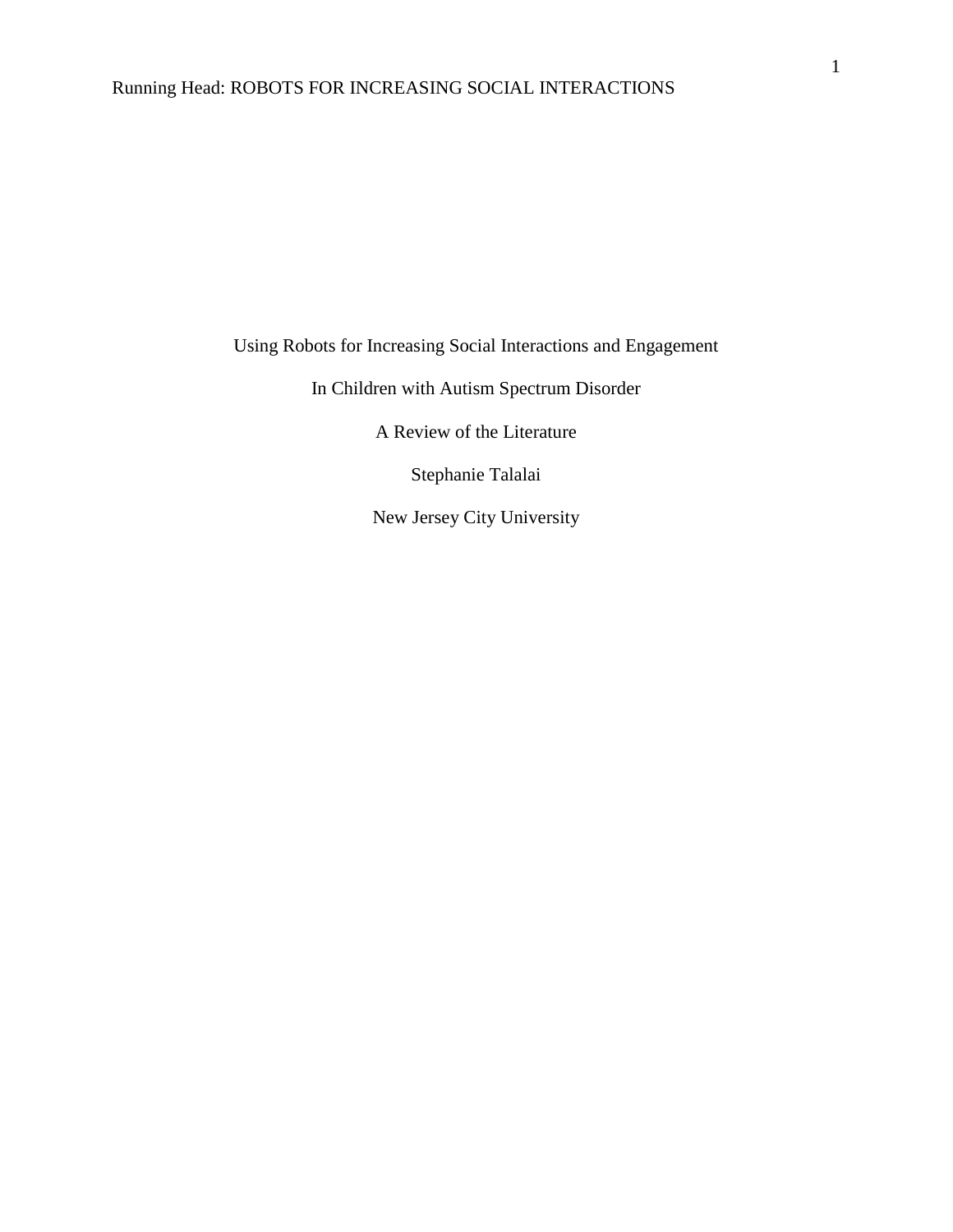## **Introduction**

 Technologies dedicated to the treatment and education of children with Autism Spectrum Disorder (ASD) have been present in educational institutions and therapeutic practices for decades. The study of the use of robots with persons with ASD dates from 1999 and has gradually increased to date (Aresti-Bartolome & Gracia-Zapirain, 2014). Children with ASD are characterized by having difficulty interacting socially, exhibiting repetitive behaviors and communicating both verbally and non-verbally (www.autismspeaks.org). The predictable behavior, controlled social situations, and simplistic interactions of robots make them a useful treatment option for children with ASD (Aresti-Bartolome & Garcia-Zapirain, 2014). Thus, this review of the literature will address the current role of robotics in the treatment of students with autism and its implications for application to other individuals with low incidence disabilities.

 Many of the studies presented in this literature review focus on Human-Robot Interaction (HRI), Robot-Assisted Therapy (RAT) and the use of socially assistive robots to alleviate or lessen the characteristics of ASD. Few studies have been conducted that focus on using robots to increase communication and language acquisition for students with ASD or other cognitive disabilities, especially in preschool-aged children.

## **Human-Robot Interactions**

 "Children with Autism have been known to respond more to machines than they do to normal people" (Shamsuddin et al., 2012). Researchers believe that a robot with human characteristics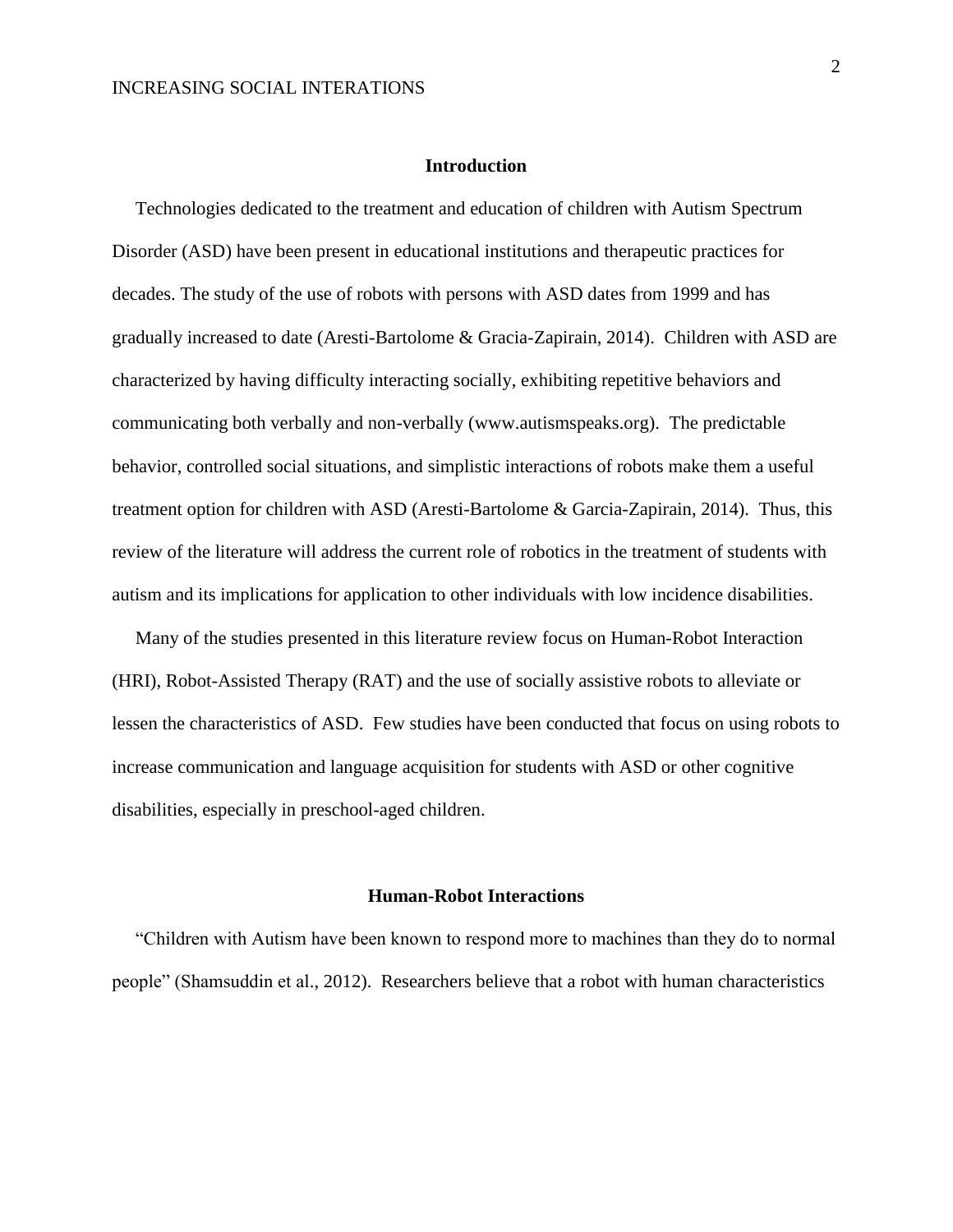## INCREASING SOCIAL INTERATIONS

including the ability to verbalize, blink its eyes and exhibit human-like movements would be more likely to elicit communication and reduce autistic-like behaviors. Human-Robot Interactions have the possibility of increasing the bonds between the child and the robot potentially enhancing their social skills (Yussof et al., 2012). A study conducted by Tapus et al. (2012), investigated whether autistic children exhibited increased initiation and social engagement behaviors when their actions were being mirrored by a NAO robot compared to a human partner. Of the four children participating in this study, all showed an increase in eye contact and social behaviors in the initial interaction with the Nao robot but only two of them sustained those behaviors throughout the session. The small size of this study provides questions to its validity but suggests that the potential is there for its applications. These findings are consistent with the longitudinal study conducted by Robins, Dautenhahn, Koekhorst and Billard in 2005 who concluded that

exposure of the children to the robot over a long period, in a stress free environment, with a high degree of freedom, allowed the children, as hoped, to have unconstrained interactions, which facilitated the emergence of spontaneous, proactive, and playful interactions (pg. 116).

#### **Socially Assistive Robots in Robot-Assisted Therapy**

 The social deficits inherent in children with ASD and the varied technological interventions developed to treat these deficits contributed to the introduction of socially assistive robots in treatment sessions. A study conducted by Kim et al. (2013), examined the social behaviors of 24 children with ASD who were asked to interact with an adult human, a touch screen computer,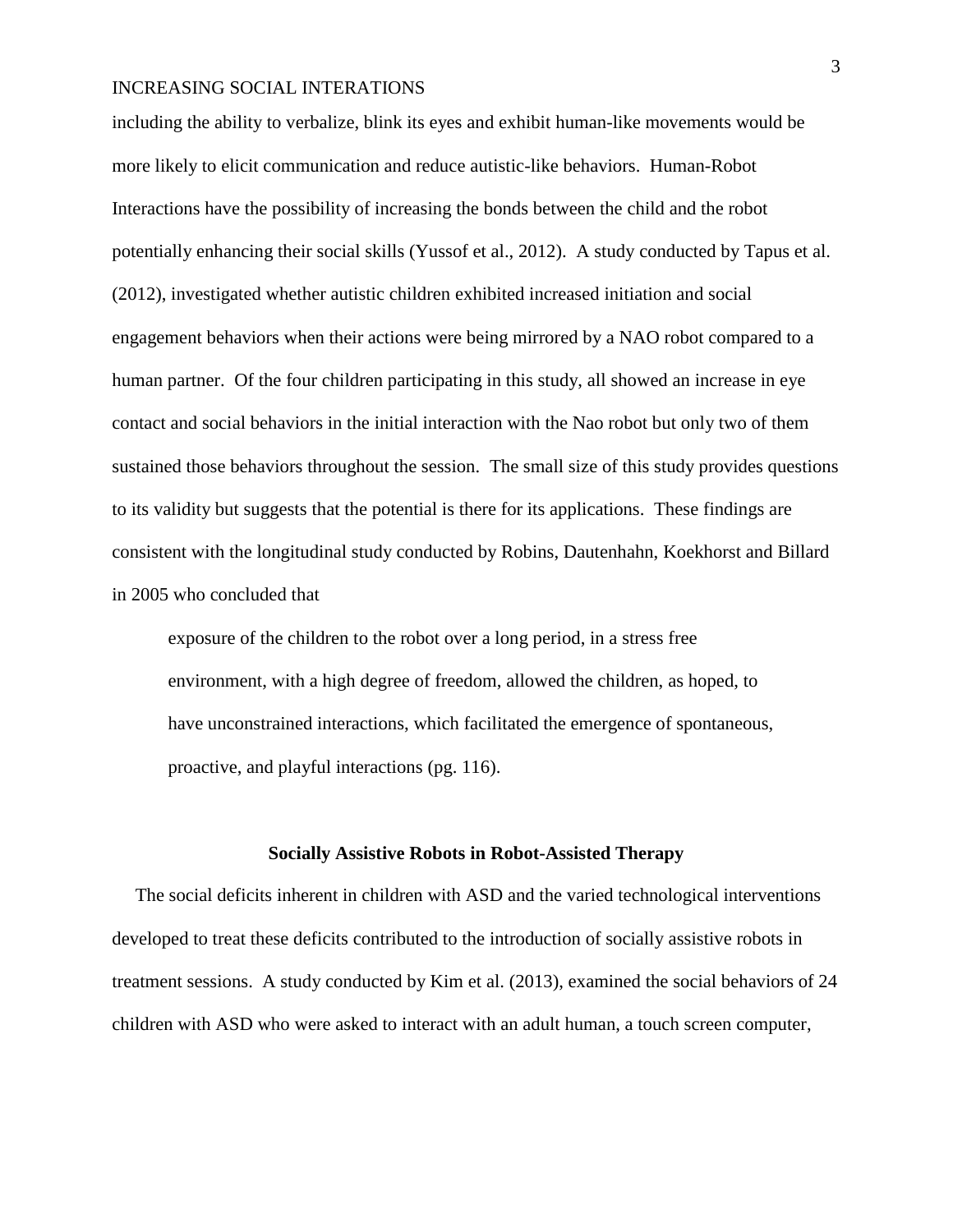## INCREASING SOCIAL INTERATIONS

and a robot. It was concluded that there was an increase in the general utterances of the children and that direct interactions with adults also increased after interaction with Pleo, a socially expressive robot dinosaur. Further studies into the long-term effects of continued interactions between social robots and children with ASD needs to be addressed. An analysis of student interactions, when presented with a choice between the Pleo and the Nao robots, would add to the discussion.

A similar study conducted by Lee, Takehashi, Nagai, Obinata & Stefanov (2012) explored the responses of 6 children diagnosed with autism to the facial expressions and verbal commands of both a human subject and an ifbot robot. Their study found an increase in eye contact, response to verbal cues and facial expressions after interactions with a robot that had distinct facial features and verbal capabilities. Further investigation with a larger number of participants was suggested at the conclusion of this study.

#### **Robot Support for Children with Profound and Multiple Disabilities**

Through this literature review, it has been observed that there are numerous studies that demonstrate the benefits of using robots to facilitate social interactions for students with ASD. However, there is a lack of studies where robots are used to facilitate learning in students with low incidence and multiple disabilities, especially in the United States. One study conducted in the United Kingdom attempts to identify ways to use a NAO to attain learning objectives and increase engagement in such students as well as methods to measure their success (Hedgecock, Standen, Beer, Brown and Stewart, 2014).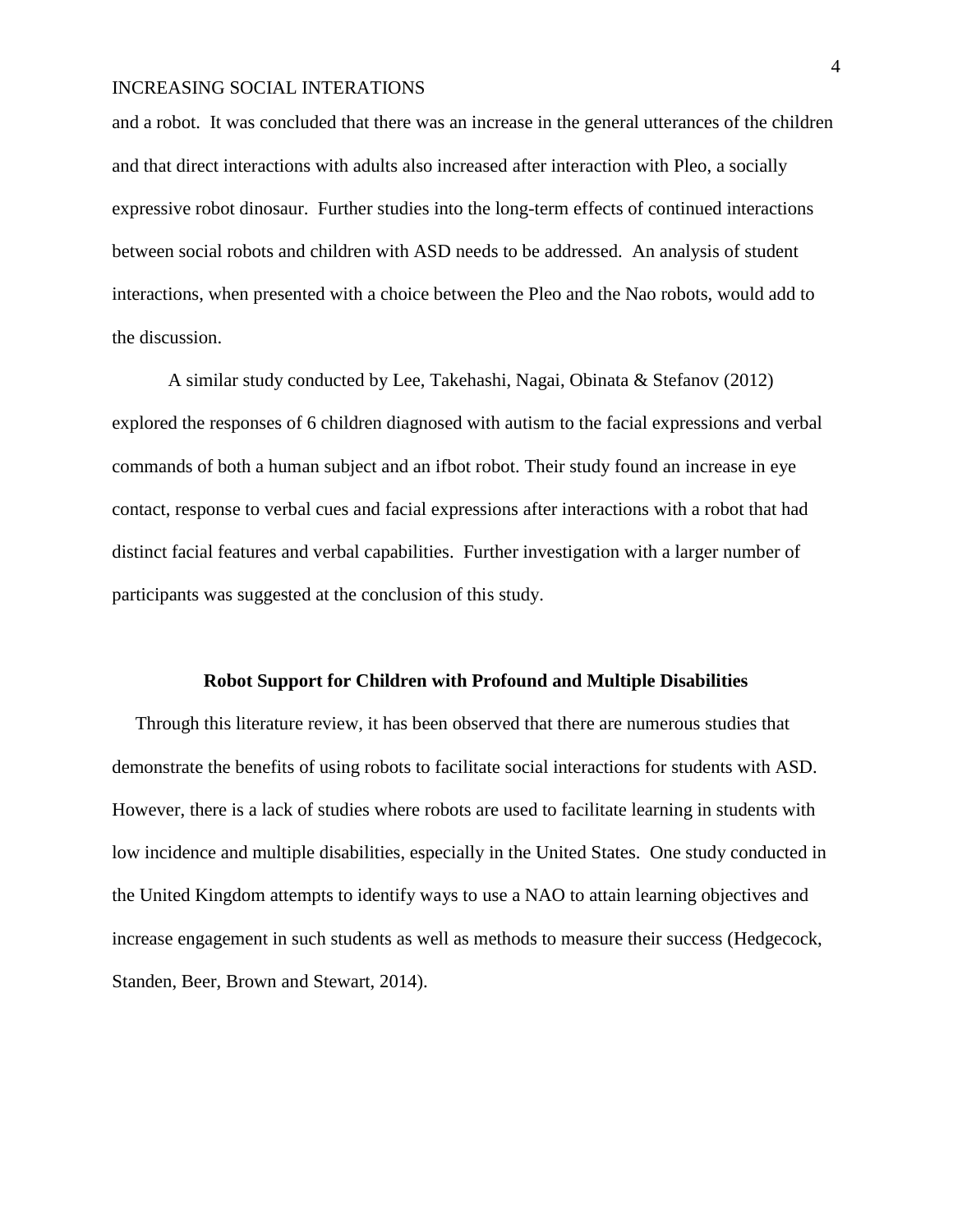# INCREASING SOCIAL INTERATIONS

 For their study, Hedgecock et al. recruited five teachers and five students as participants after giving a demonstration of the NAO robot to the school. Of the five students, three had cerebral palsy, three had epilepsy, three exhibited global developmental delay, and two were on the autism spectrum. All participants displayed severe learning and communication difficulties.

 After specific learning objectives were identified (cause and effect, directionality, number recognition, and sequencing) and ways to achieve the objectives were established, the five students were videotaped during five half hours sessions interacting with the NAO robot. It was concluded that the use of the Nao robot increased engagement in all of the students with two of the students showing a significant increase in engagement. The high percentages of teacher assistance may have accounted for the increase in goal achievement.

## **Conclusions**

 Through the research, it is evident that the use of social robots has a place in the intervention and treatment of children with ASD. Many of these studies, although successful need further investigation. Children with ASD often exhibit varying degrees of severity and sensitivity that makes their participation in a study unpredictable and challenging. Furthermore, future studies need to include a larger number of participants, an increased number of sessions and studies conducted over a longer period with repeated exposure to the robot. (Pop et al., 2013)

 Other considerations for future studies would be to include not only the whole spectrum from low-functioning to high-functioning autism as well as to study further the effect of robots with other special needs populations. Additionally, as many of these studies were conducted in other countries the need for studies in the United States is evident.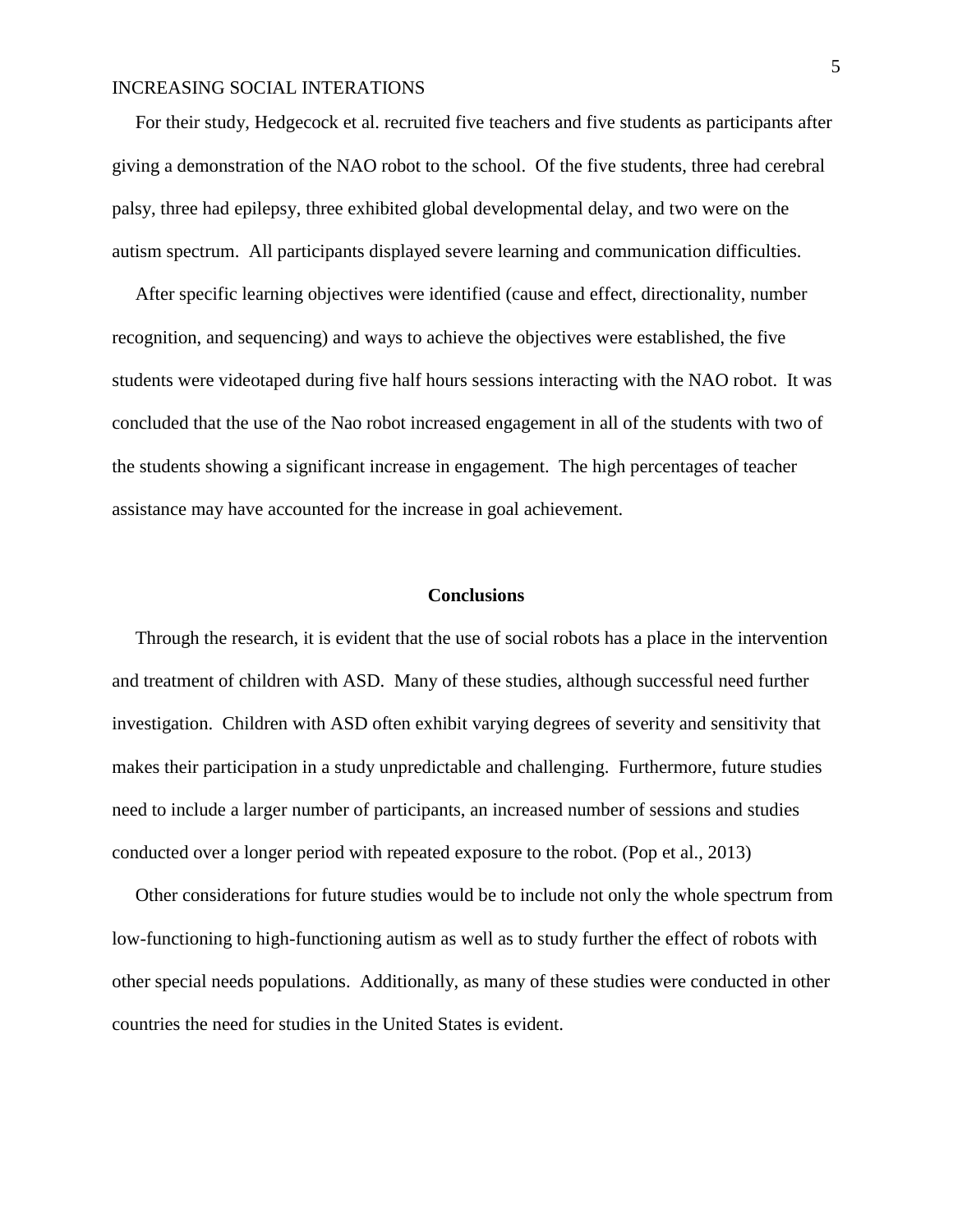### **References**

- Aresti-Bartolome, N., & Garcia-Zapirain, B. (2014). Technologies as support tools for persons with autistic spectrum disorder: A systematic review. *International Journal of Environmental Research and Public Health, 11*(8), 7767-802.
- Hedgecock, J., Standen, P. J., Beer, C., Brown, D., & S. Stewart, D. (2014). Evaluating the role of a humanoid robot to support learning in children with profound and multiple disabilities. *Journal of Assistive Technologies, 8*(3), 111.
- Kim, E. S., Berkovits, L. D., Bernier, E. P., Leyzberg, D., Shic, F., Paul, R., & Scassellati, B. (2013). Social robots as embedded reinforcers of social behavior in children with autism. *Journal of Autism and Developmental Disorders, 43*(5), 1038-1049. doi:10.1007/s10803- 012-1645-2
- Lee, J., Takehashi, H., Nagai, C., Obinata, G., & Stefanov, D. (2012). Which robot features can stimulate better responses from children with autism in robot-assisted therapy? *International Journal of Advanced Robotic Systems, 9*, 72.
- Pop, C. A. 1., Simut, R. E. 1., Pintea, S., Saldien, J., Rusu, A. S. 1., Vanderfaeillie, J., . . . Vanderborght, B. (2013). Social robots vs. computer display: Does the way social stories are delivered make a difference for their effectiveness on ASD children? *Journal of Educational Computing Research, 49*(3), 381-401. doi:10.2190/EC.49.3.f